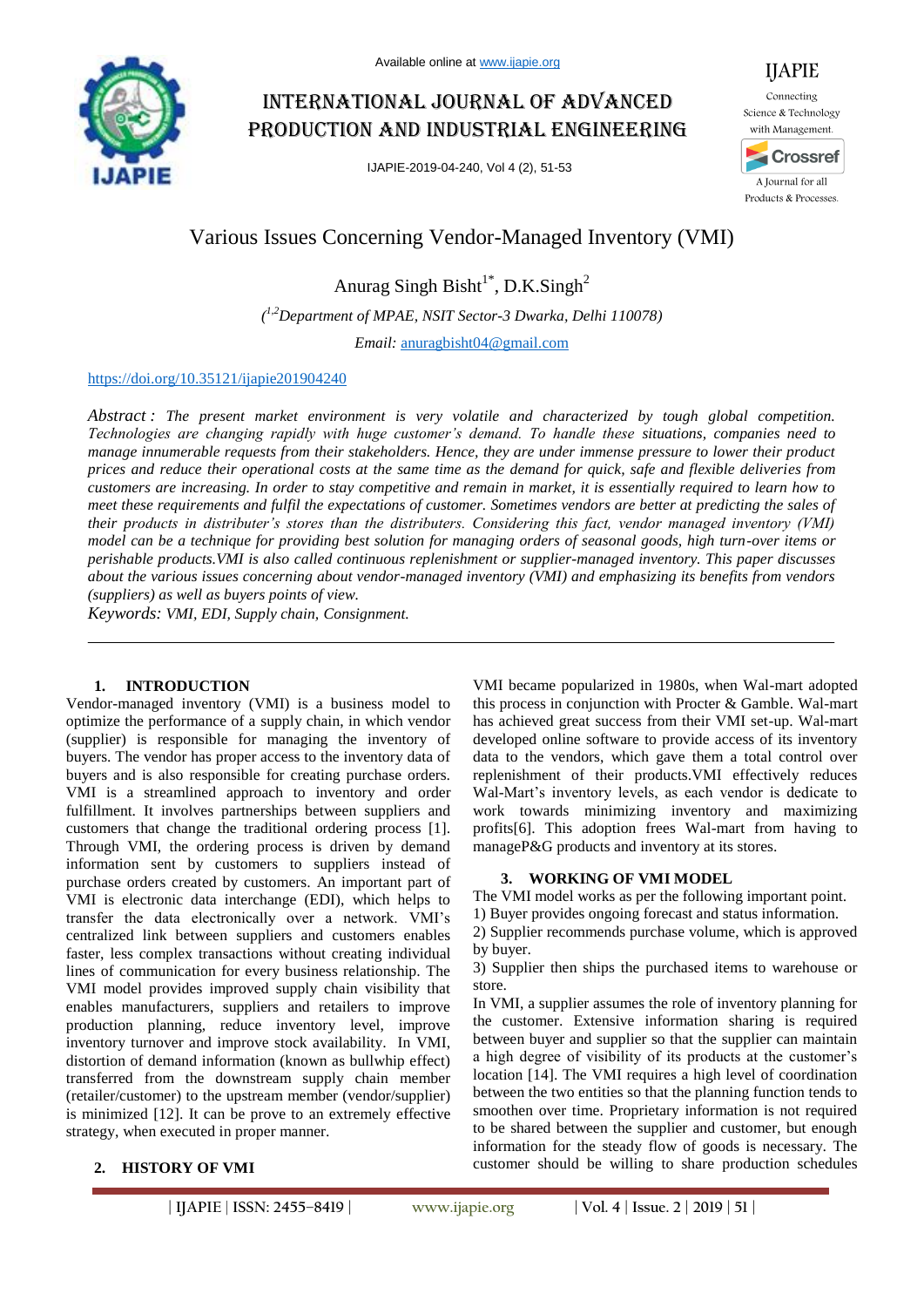and/or forecasts to provide some visibility for the supplier [13].

#### **4. TRADITIONAL FULFILLMENT VERSUS VMI**

In the traditional process, sales are typically forecast using the historical sales data. The customer forecasts orders based on the sales and inventory information available. Purchase orders are transmitted to vendor using standard EDI 850.Vendor confirms the availability to customer through EDI 855. Vendor then ships the items depending on the available inventory. An advanced shipment notification (EDI 856) is transmitted to the customer informing about the materials being dispatched. The vendor after delivery sends an invoice (EDI 810) to the customer who processes the payment through accounts payable system after performing the 3-way match.

In the VMI process, the activities of forecasting and creating purchase order are performed by the vendor instead of customer. Two EDI transactions are important in this process. First is EDI 852. That contains the sales and inventory information which is transmitted to the vendor by customer on scheduled basis, typically on daily or weekly basis. The inventory data is segmented into various groups such as 'on hand', 'on order', 'committed', and so forth. Vendor reviews the information sent by customer in EDI 852 to determine if a new order is needed. Second VMI transaction informs the customer about the order created. This can be performed using EDI 850/855. The documents contain the product number and ordered quantities of items by the vendor on customer's behalf. Vendor then generates and transmits the advanced shipment notification (EDI 856) message to customer informing the details of shipment. Following this is invoice (EDI 810) message from vendor to customer and a payment advice (EDI 820) from customer to vendor.

### **5. EDI DOCUMENTS USED IN VMI [3]**

In above comparison different EDI numbers have been discussed, that stands for electronic data interchange (EDI). It is paperless transaction. Although electronic data interchange alone is not very effective in improving the stock outs or inventory levels but when coupled with VMI, it is very effective; hence it is an integral part of the VMI process. Some of the EDI transactions used are as below.

- EDI 810 Invoice
- EDI 820 Payment order/Remittance Advice
- EDI 850 Purchase Order
- EDI 852 Product activity data
- EDI 855 Purchase Order acknowledgement
- EDI 856/857 Advanced Shipment Notification
- EDI 861 Receipt Advice

#### **6. BENEFITS OF VMI**

VMI is a form of role reversal, to focus on its core areas, where vendor has more control over supply chain and buyer is relieved of administrative tasks, thereby increasing the supply chain efficiency [5]. It is also significantly better at responding to rogue changes in demand due to the promotion effect or to price induced variations. It has been shown that with VMI implementation two sources of the bullwhip effect

may be completely eliminated; these include rationing and gaming or the Houlihan effect, and the order batching effect or the Burbidge effect [8]. It is important to find the right balance between achieving on-time delivery and maximizing drop size from logistic view point. Too late deliveries can result in high penalties, while too early deliveries mean smaller drop sizes and thus higher long-term transportation costs. Advanced planning systems that are capable of handling sophisticated demand forecasting and order generation algorithms can prove to be the right vehicle and enabler to introduce VMI [10]. A stock replenishment delivery pattern is shown in Fig 1.

#### **Stock Replenishment Delivery Pattern**



#### **7. PROBLEMS WITH VENDOR-MANAGED INVENTORY [2]**

Inventory or stock management systems that are managed by the vendors are commonly used to improve inventory control along with providing efficiencies and cost reduction opportunities. It is not a perfect inventory system and suffers from same problems no other systems have. A few important demerits of VMI include the following.

1) VMI is dependent on the size of a business and works better for a large business. For a VMI system to work effectively and efficiently customers need to place frequent and large orders.

2) All the stakeholders need to be committed for the success of VMI. Trust among the stakeholders is vital for its effective operation.

3) For effective operations, VMI is strongly dependent on process and technology.

4) A VMI system often requires the vendor to make more deliveries of goods, especially if the customer prefers to keep stocks quite low and this can be problematic.

5) VMI requires the vendor to be more responsible as they are responsible for the delivery and finding of right quantity of items. Sometimes vendors are not geared to meet the challenges put by VMI.

#### **8. PITFALLS IN VMI [4]**

Some of the important pitfalls of a VMI system include the following:

1) A VMI system needs time and requires deep involvement of both parties.

2) The manufacturer and the distributor should have an agreement regarding overstock items or an ordering error or handling obsolete items.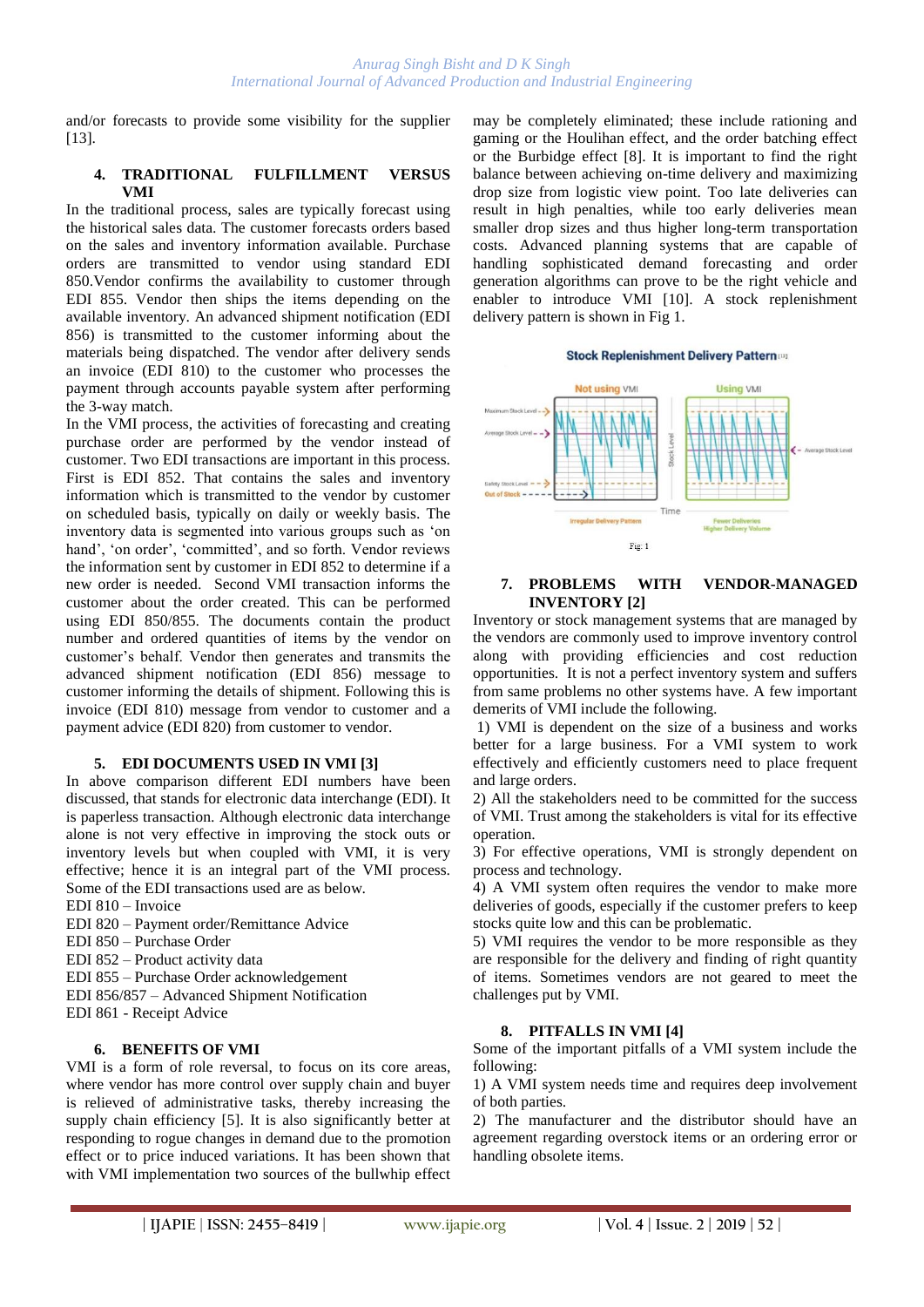3) Anything that adds or takes away from the normal ordering pattern must be properly communicated.

4) Like other systems, a VMI system also requires everyone concerned to understand and accept the new system in a receptive manner.

5) The manufacturer should be informed of any large customers, either gained or lost. The distributor must guide the manufacturer on how this will affect sales.

6) Extensive testing on EDI should be done to validate the data being sent. Is the distributor sending all the data that should be sent? Is each field populated with the correct data?

#### **9. VMI Vs CONSIGNMENT**

VMI and consignment are two different inventory strategies that are sometimes used together. VMI refers to the tasks associated with managing the inventory provided by the supplier, whereas consignment relates to the ownership of inventory. One can have that is not consignment inventory, one can have consignment inventory that is not VMI and one can have inventory that is both consignment and VMI [9]. In consignment process, product may be in the possession of the retailer but is not owned by the retailer until the sale takes place, meaning that the retailer simply houses the product in exchange for a predetermined commission or profit. It means risk and rewards remains with the first party (vendor/supplier) while the second party (distributor/retailer) is responsible for distribution or retail operations [11].

#### **10. VMI AT DELL [7]**

The world's largest computer system company the Dell Inc., bypasses retailers and sells directly to customers via phone or the Internet. Once an order is processed, it is sent to one of its assembly plants in Austin, Texas, where the product is built, tested and packaged within eight hours. Many of Dell's suppliers are located in Southeast Asia, and their shipping times to Austin range from 7 days for air transport to 30 days for water and ground transport. To compensate for these long lead times, Dell's suppliers keep inventory in small warehouses called 'revolvers' (for revolving inventory), which are a few miles from Dell's assembly plants. Dell keeps very little inventory at its plants, so it withdraws inventory from the revolvers every few hours while most suppliers deliver to their revolvers three times a week. Dell has a vendor-managed inventory (VMI) arrangement with its suppliers who decide how much to order and when to send their orders to the revolvers. Dell sets target inventory levels for its suppliers— typically 10 days of inventory—and keeps

track of how much suppliers deviate from these targets and reports this information back to suppliers.

#### **11. CONCLUSIONS**

The trading partners can maximize their profits by collaborating and integrating business processes. In general vendor and customer focus on 'how to sell more', but in a VMI model, vendor focus shifts from 'how to get customer to buy more' to 'how to help Customer sell more'. Accurate information flow is the key to success of VMI. The EDI technology as well as effective team work and strong participation can lead to huge cost saving.

#### **REFERENCES**

- 1. [1] https://www.datalliance.com/what-is-vmi
- 2. [2] http://supplychain-mechanic.com/?p=161
- 3. [3]http://www.vendormanagedinventory.com/ediSets.php
- 4. http://www.vendormanagedinventory.com/pitfalls.php
- 5. Roberta S. Russell and Bernard W. Taylor III, Operations Management, Fifth Edition. New Delhi: Wiley India Pvt. Ltd.
- 6. http://www.clearspider.com/benefits-vendor-managedinventory-vmi/
- 7. R. Kapuscinski, R. Zhang, P. Carbonneau, R. Moore, and B. Reeves, "Inventory Decisions in Dell's Supply Chain," Interfaces 34(3; May– June 2004), pp. 191–205.
- 8. S.M. Disney, D.R. Towill, International Journal of Operations & Production Management, vol. 23, issue 6, (2003), pp. 625-651.
- 9. S M Sohel Rana , Abdullah Osman and Md. Aminul Islam, Retail Supply Chain and Vendor Managed Inventory System: A Review, International Journal of Business and Technopreneurship Volume 5, No. 1, Feb 2015 ,pp.1-8.
- 10. https://ortec.com/en-au/dictionary/vendor-managedinventory/
- 11. https://en.wikipedia.org/wiki/Vendor-managed\_inventory
- 12. Sila Çetinkaya and Chung-Yee Lee, "Stock Replenishment and Shipment Scheduling for Vendor-Managed Inventory Systems ", Management Science, Volume 46 Issue 2, February 2000, pp. 217-232.
- 13. "Vendor Managed Inventory: Three Steps in Making it Work", NC State University Suppy Chain Resource Cooperative, Retrieved Aug. 16, 2016
- 14. Williams, M. (1998). Making Consignment and Vendor-Managed Inventory Work For You. APICS International Conference.